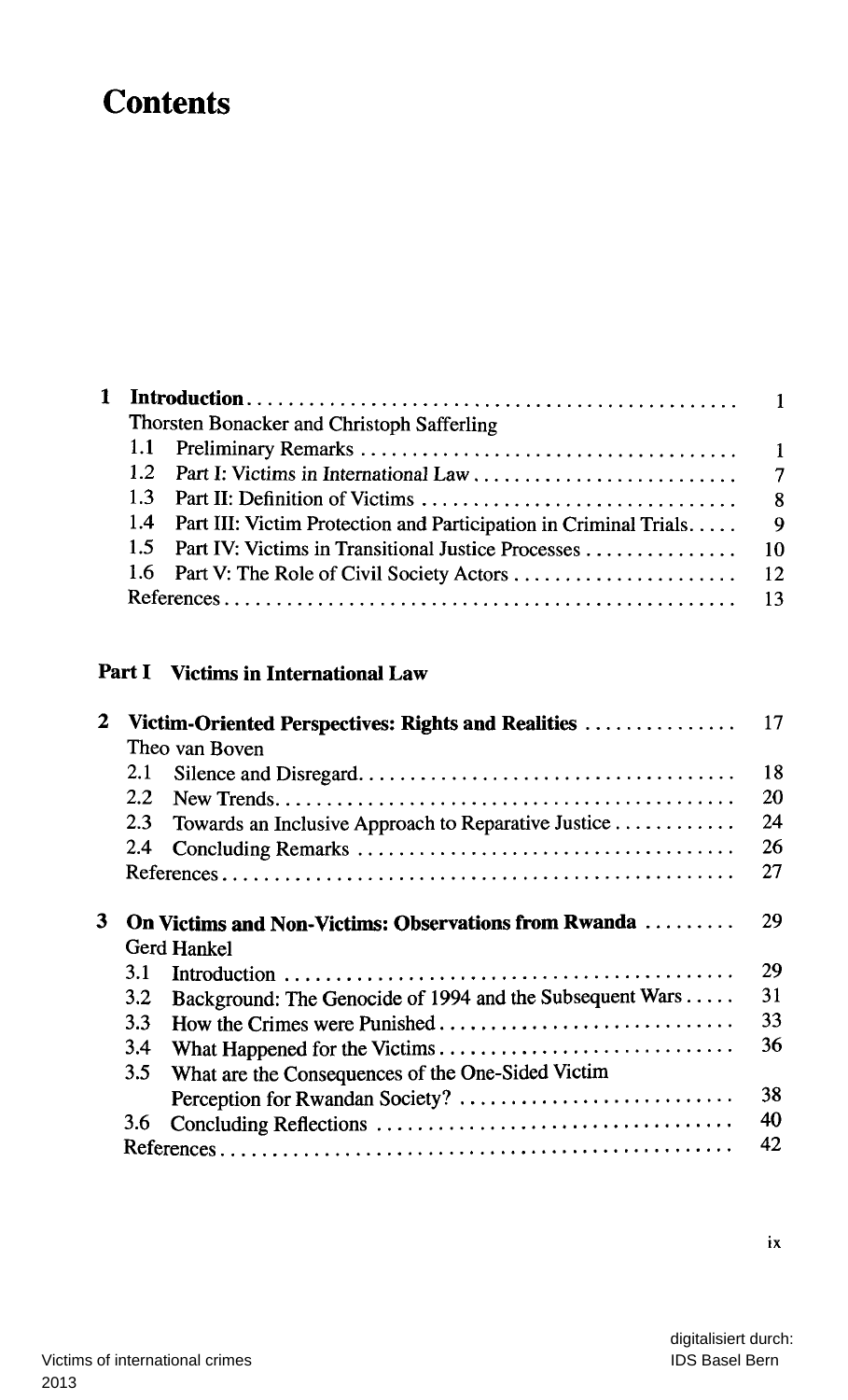### **Part II Definition of Victims**

| 4 |                  | The Status of Victims Under the Rome Statute of the              |     |  |  |  |  |
|---|------------------|------------------------------------------------------------------|-----|--|--|--|--|
|   |                  |                                                                  |     |  |  |  |  |
|   | Michael J. Kelly |                                                                  |     |  |  |  |  |
|   | 4.1              |                                                                  | 48  |  |  |  |  |
|   | 4.2              | Participation in Court Proceedings                               | 49  |  |  |  |  |
|   |                  | Attaining Victim Status<br>4.2.1                                 | 50  |  |  |  |  |
|   |                  | Representation of Victims<br>4.2.2                               | 52  |  |  |  |  |
|   |                  | Article 68(3): Victim Participation in Proceedings<br>4.2.3      | 53  |  |  |  |  |
|   | 4.3              |                                                                  | 56  |  |  |  |  |
|   |                  | 4.3.1                                                            | 57  |  |  |  |  |
|   |                  | 4.3.2<br>Victims and Witnesses Unit                              | 58  |  |  |  |  |
|   |                  | The Court's Role in Victim Protection<br>4.3.3                   | 58  |  |  |  |  |
|   | 4.4              |                                                                  | 59  |  |  |  |  |
|   |                  | Reparations Made Against a Convicted Person<br>4.4.1             | 59  |  |  |  |  |
|   |                  | The Trust Fund for Victims<br>4.4.2                              | 61  |  |  |  |  |
|   | 4.5              |                                                                  | 65  |  |  |  |  |
|   |                  |                                                                  | 66  |  |  |  |  |
| 5 |                  | The Individualising and Universalising Discourse of Law: Victims |     |  |  |  |  |
|   |                  |                                                                  | 67  |  |  |  |  |
|   |                  | <b>Michael Humphrey</b>                                          |     |  |  |  |  |
|   | 5.1              |                                                                  | 67  |  |  |  |  |
|   | 5.2              |                                                                  | 70  |  |  |  |  |
|   | 5.3              |                                                                  | 73  |  |  |  |  |
|   | 5.4              |                                                                  | 79  |  |  |  |  |
|   |                  |                                                                  | 80  |  |  |  |  |
|   |                  | 5.4.2                                                            | 83  |  |  |  |  |
|   | 5.5              |                                                                  | 86  |  |  |  |  |
|   |                  |                                                                  | 87  |  |  |  |  |
| 6 |                  | Redressing Sexual Violence in Transitional Justice and the       |     |  |  |  |  |
|   |                  | Labelling of Women as "Victims"                                  | 91  |  |  |  |  |
|   |                  | <b>Susanne Buckley-Zistel</b>                                    |     |  |  |  |  |
|   | 6.1              |                                                                  | 91  |  |  |  |  |
|   | 6.2              | Sexual Violence During Violent Conflicts                         | 92  |  |  |  |  |
|   |                  |                                                                  | 93  |  |  |  |  |
|   | 6.4              | Sexual Violence and Transitional Justice                         | 95  |  |  |  |  |
|   | 6.5              |                                                                  | 98  |  |  |  |  |
|   |                  |                                                                  | 99  |  |  |  |  |
| 7 |                  | <b>Everyone Wanted to be Victim: How Victims of Persecution</b>  |     |  |  |  |  |
|   |                  | Disappear Within a Victimised Nation                             | 101 |  |  |  |  |
|   |                  | Brigitte Bailer-Galanda                                          |     |  |  |  |  |
|   | 7.1              | Political and Social Settings in the First Years of the Second   |     |  |  |  |  |
|   |                  |                                                                  | 102 |  |  |  |  |
|   |                  |                                                                  |     |  |  |  |  |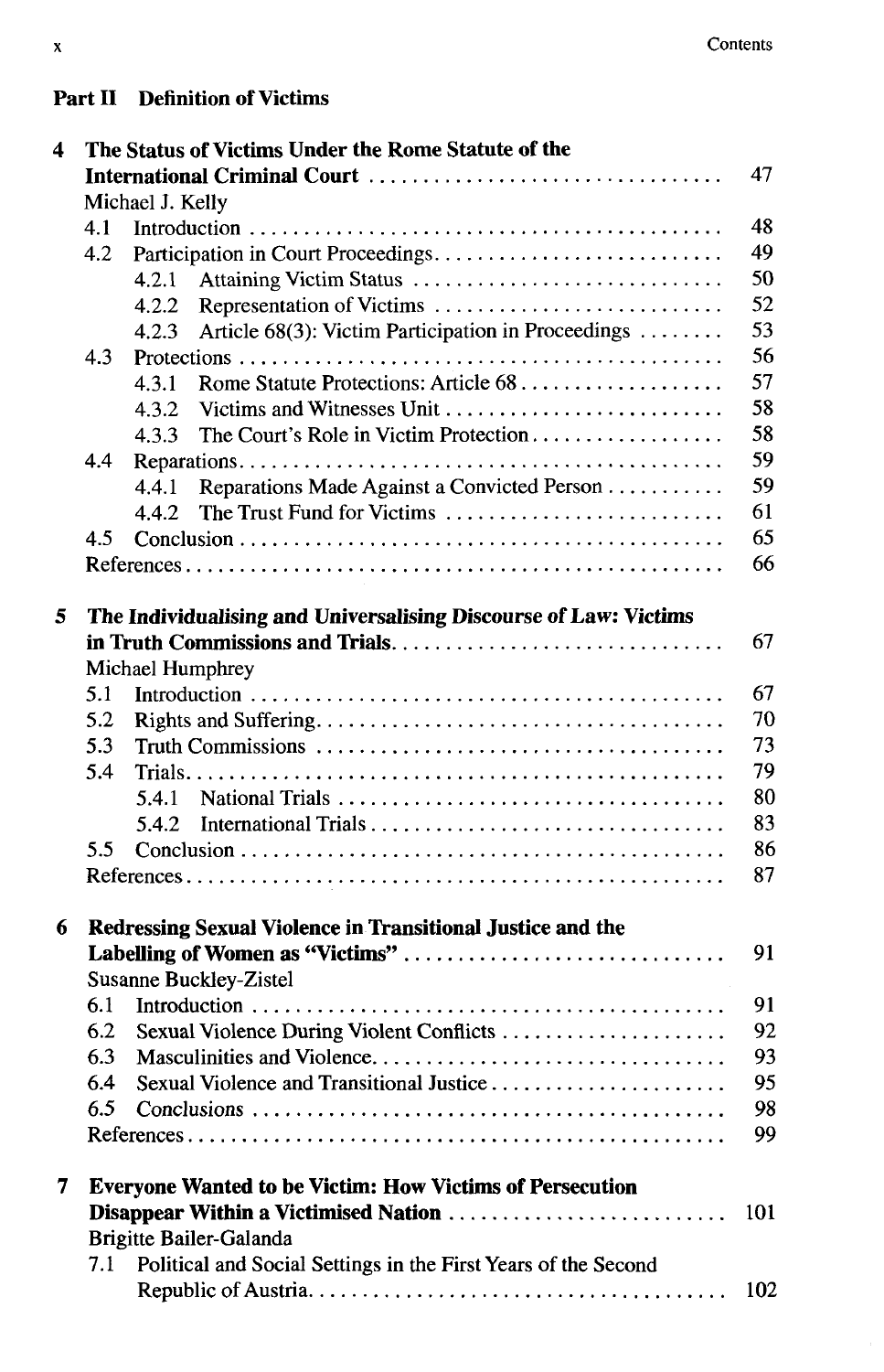|   | 7.2 | The Framework for Austria's Dealing with her National           |     |  |  |  |
|---|-----|-----------------------------------------------------------------|-----|--|--|--|
|   |     |                                                                 | 103 |  |  |  |
|   |     | The Declaration of Moscow<br>7.2.1                              | 103 |  |  |  |
|   |     | 7.2.2<br>The Externalisation of Responsibility and Guilt        | 103 |  |  |  |
|   |     | 7.2.3<br>The Future State Treaty                                | 104 |  |  |  |
|   | 7.3 | The Victims of National Socialist Persecution.                  | 105 |  |  |  |
|   |     | 7.3.1<br>The Victims Welfare Act and its Selective Definition   |     |  |  |  |
|   |     |                                                                 | 105 |  |  |  |
|   |     | 7.3.2<br>Restitution of Lost Property                           | 107 |  |  |  |
|   |     | 7.3.3<br>Different Definitions of Victims of National Socialist |     |  |  |  |
|   |     |                                                                 | 108 |  |  |  |
|   |     | 7.3.4                                                           | 109 |  |  |  |
|   | 7.4 |                                                                 | 110 |  |  |  |
|   | 7.5 | Soldiers of the German Army ("Deutsche Wehrmacht")              | 111 |  |  |  |
|   | 7.6 |                                                                 | 113 |  |  |  |
|   | 7.7 | Former National Socialists: Victims of Denazification?          | 114 |  |  |  |
|   | 7.8 | <b>Immediate Competition Between Former National Socialists</b> |     |  |  |  |
|   |     |                                                                 | 114 |  |  |  |
|   | 7.9 |                                                                 | 115 |  |  |  |
|   |     |                                                                 | 116 |  |  |  |
|   |     |                                                                 |     |  |  |  |
| 8 |     | <b>Transcending Victimhood: Child Soldiers and Restorative</b>  |     |  |  |  |
|   |     |                                                                 | 119 |  |  |  |
|   |     | Mark A. Drumbl                                                  |     |  |  |  |
|   | 8.1 |                                                                 | 122 |  |  |  |
|   | 8.2 |                                                                 | 125 |  |  |  |
|   | 8.3 | Social Realities of Child Soldiering: Circumscribed             |     |  |  |  |
|   |     |                                                                 | 130 |  |  |  |
|   | 8.4 | An Emergent Legal Fiction and its Effects                       | 136 |  |  |  |
|   | 8.5 |                                                                 | 144 |  |  |  |
|   |     |                                                                 | 144 |  |  |  |
|   |     |                                                                 |     |  |  |  |
|   |     |                                                                 |     |  |  |  |
|   |     | Part III Victim Protection and Participation in Criminal Trials |     |  |  |  |
| 9 |     | The Protection of Victims in War Crimes Trials                  | 149 |  |  |  |
|   |     | Daniela Kravetz                                                 |     |  |  |  |
|   | 9.1 |                                                                 | 150 |  |  |  |
|   | 9.2 |                                                                 | 150 |  |  |  |
|   |     | General Rules Governing Victim Protection<br>9.2.1              | 150 |  |  |  |
|   |     | Measures of Protection<br>9.2.2                                 | 154 |  |  |  |
|   | 9.3 | Challenges in Providing Protecting                              | 157 |  |  |  |
|   |     | Due Process Costs of Protective Measures<br>9.3.1               | 157 |  |  |  |
|   |     | 9.3.2                                                           | 158 |  |  |  |
|   |     |                                                                 |     |  |  |  |

9.3.3 Countering Witness Intimidation 160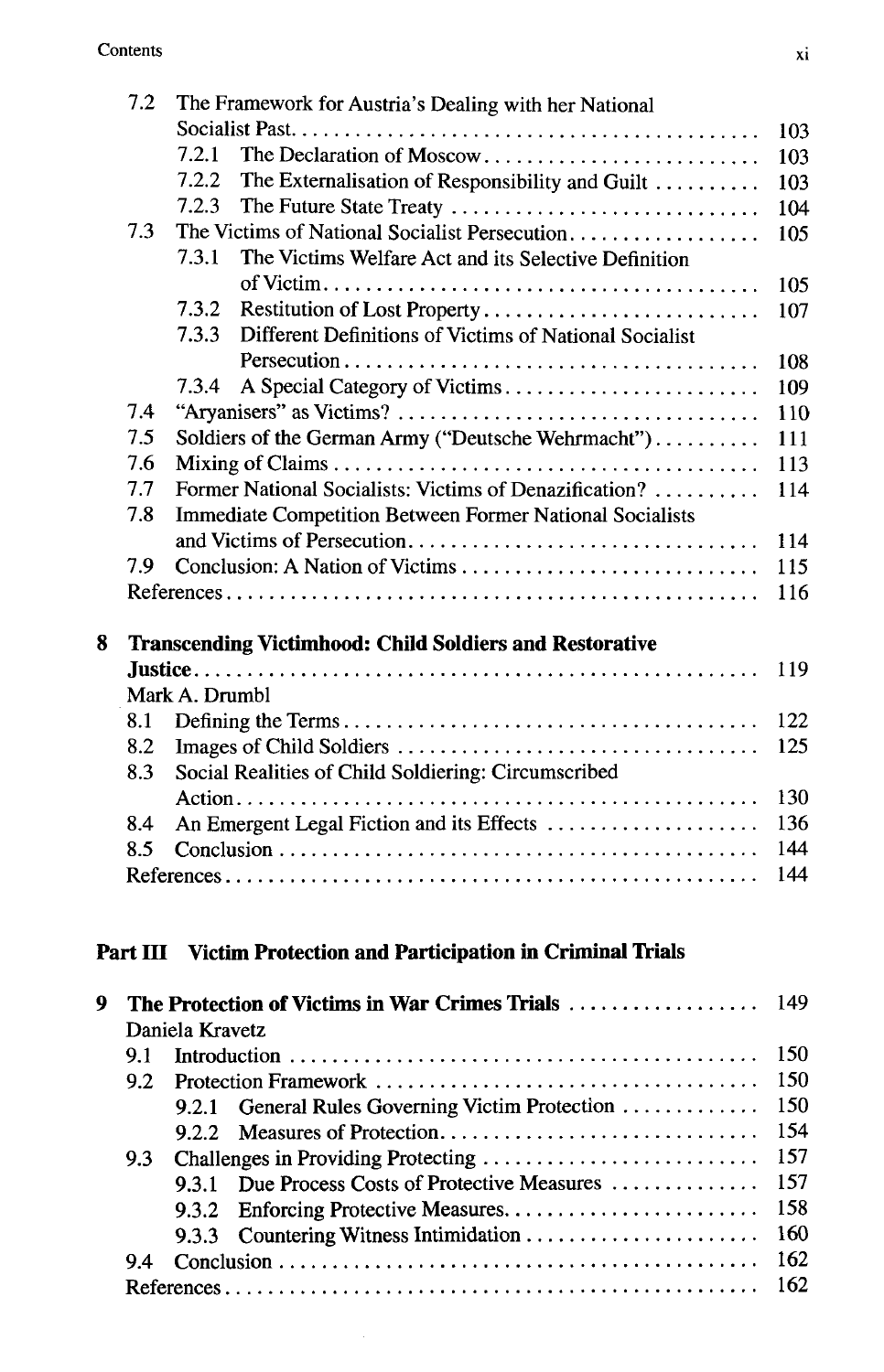| 10 |      | Victims as Witnesses: Views from the Defence                        | 165 |
|----|------|---------------------------------------------------------------------|-----|
|    |      | Natalie von Wistinghausen                                           |     |
|    | 10.1 |                                                                     | 167 |
|    | 10.2 | Is Victim Participation Fully Consistent with the Presumption       |     |
|    |      |                                                                     | 169 |
|    | 10.3 | Do Victims Have a Right to a Fair Trial?                            | 171 |
|    | 10.4 | Witnesses have far more to say than will ever be heardin court.     |     |
|    |      | What platform should they be given to tellthose parts of their      |     |
|    |      | story that do not prejudice the finefocus of the $law$ ?            | 172 |
|    |      |                                                                     | 173 |
| 11 |      | Participation Rights of Victims as Civil Parties and the Challenges |     |
|    |      | of Their Implementation Before the Extraordinary Chambers           |     |
|    |      |                                                                     | 175 |
|    |      | <b>Silke Studzinsky</b>                                             |     |
|    | 11.1 |                                                                     | 176 |
|    | 11.2 | Overview of the Participation Rights and Right to Seek              |     |
|    |      | Reparation for Victims as Civil Parties Before the ECCC             | 177 |
|    |      | 11.2.1                                                              | 177 |
|    |      | 11.2.2                                                              | 179 |
|    |      | 11.2.3                                                              | 181 |
|    |      | 11.2.4<br>The Performance of Civil Party Rights in Practice         | 183 |
|    |      | Lessons Learned<br>11.2.5                                           | 187 |
|    | 11.3 |                                                                     | 188 |
|    |      |                                                                     | 188 |
| 12 |      | The ICC's Practice on Victim Participation                          | 189 |
|    |      | Franziska C. Eckelmans                                              |     |
|    | 12.1 | Institutional Framework                                             | 191 |
|    | 12.2 |                                                                     | 193 |
|    | 12.3 |                                                                     | 197 |
|    |      | 12.3.1<br>The Applicant's Identity as a Natural Person              | 198 |
|    |      | 12.3.2<br>An Organisation as an Applicant                           | 199 |
|    |      | 12.3.3<br>Harm Suffered                                             | 200 |
|    |      | Link Between the Harm Suffered and the Crimes<br>12.3.4             | 201 |
|    |      |                                                                     | 202 |
|    | 12.5 | New Stage of the Proceedings                                        | 204 |
|    | 12.6 | The Practice of Victim Participation                                | 206 |
|    |      | First Category of Victim Participation<br>12.6.1                    | 208 |
|    |      | Second Category of Victim Participation<br>12.6.2                   | 210 |
|    | 12.7 |                                                                     | 217 |
|    | 12.8 | Victims Participation Before the Appeals Chamber                    | 217 |
|    | 12.9 |                                                                     | 220 |
|    |      |                                                                     | 220 |
|    |      |                                                                     |     |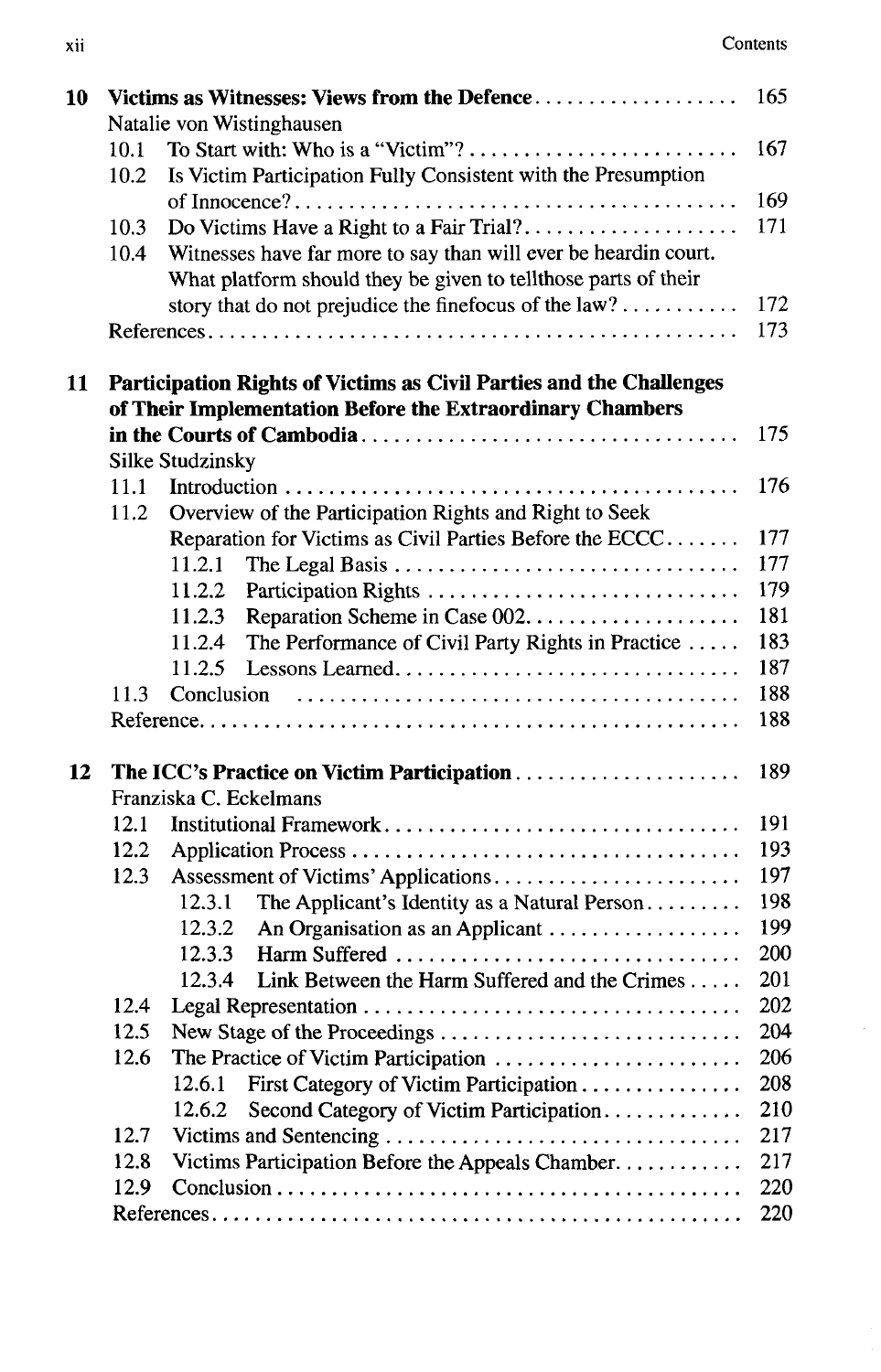| Hans-Peter Kaul |                                                                 |  |
|-----------------|-----------------------------------------------------------------|--|
|                 | 13.1 Observations and Impressions Regarding Victims' Issues 224 |  |
|                 |                                                                 |  |
|                 |                                                                 |  |

#### **Part IV Victims in Transitional Justice Processes**

| 14 |                                                 | Victims, Excombatants and the Communities: Irreconcilable     |     |  |  |
|----|-------------------------------------------------|---------------------------------------------------------------|-----|--|--|
|    | Demands or a Dangerous Convergence?             |                                                               |     |  |  |
|    |                                                 | Chandra Lekha Sriram                                          |     |  |  |
|    | 14.1                                            |                                                               | 233 |  |  |
|    | 14.2                                            | The Context: Justice Versus Peace                             | 234 |  |  |
|    | 14.3                                            |                                                               | 235 |  |  |
|    | 14.4                                            |                                                               | 238 |  |  |
|    | 14.5                                            | Excombatants and DDR                                          | 242 |  |  |
|    | 14.6                                            |                                                               | 243 |  |  |
|    |                                                 | Tensions and Contestations<br>14.6.1                          | 243 |  |  |
|    |                                                 | Intentional and Unintentional Linkages<br>14.6.2              | 245 |  |  |
|    | 14.7                                            | Victims and Excombatants in Recent Transitional               |     |  |  |
|    |                                                 |                                                               | 247 |  |  |
|    | 14.8                                            |                                                               | 249 |  |  |
|    |                                                 |                                                               | 250 |  |  |
|    |                                                 |                                                               |     |  |  |
| 15 | Victims of Genocide and Crimes Against Humanity |                                                               |     |  |  |
|    |                                                 | <b>Boris Barth</b>                                            |     |  |  |
|    | 15.1                                            |                                                               | 253 |  |  |
|    | 15.2                                            |                                                               | 258 |  |  |
|    | 15.3                                            |                                                               | 260 |  |  |
|    |                                                 |                                                               | 262 |  |  |
| 16 |                                                 |                                                               | 263 |  |  |
|    |                                                 | <b>Stefanie Bock</b>                                          |     |  |  |
|    | 16.1                                            |                                                               | 263 |  |  |
|    | 16.2                                            | The Notion of Civil Wars and Their Treatment in International |     |  |  |
|    |                                                 | $Law.$                                                        | 264 |  |  |
|    | 16.3                                            | Structural Characteristics of Civil Wars                      | 265 |  |  |
|    |                                                 | The Outbreak of the Violence: Divide<br>16.3.1                |     |  |  |
|    |                                                 |                                                               | 265 |  |  |
|    |                                                 | Asymmetrical Warfare<br>16.3.2                                | 267 |  |  |
|    | 16.4                                            | The Victims of Civil Wars                                     | 269 |  |  |
|    |                                                 | The Fine Line Between Victims and Perpetrators<br>16.4.1      | 269 |  |  |
|    |                                                 |                                                               |     |  |  |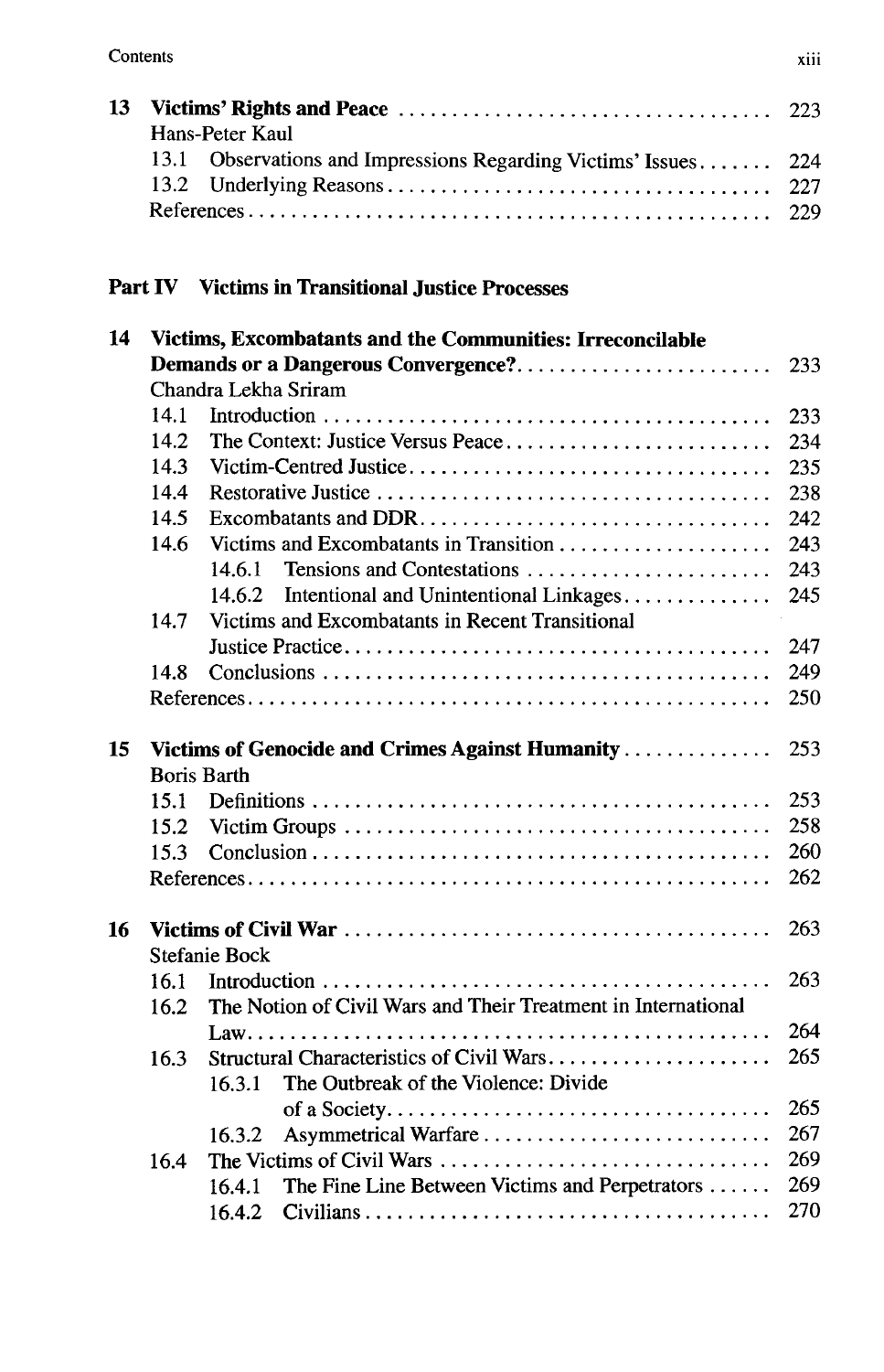|    |      | Soldiers and Fighters<br>16.4.3                                | 272 |
|----|------|----------------------------------------------------------------|-----|
|    |      | 16.4.4                                                         | 273 |
|    | 16.5 |                                                                | 274 |
|    |      |                                                                | 274 |
| 17 |      | <b>Valorising Victims' Ambivalences in Contemporary Trends</b> |     |
|    |      |                                                                | 279 |
|    |      | Thorsten Bonacker, Anika Oettler and Christoph Safferling      |     |
|    | 17.1 |                                                                | 280 |
|    | 17.2 | The Enhancement of Victim Participation in Transitional        |     |
|    |      |                                                                | 280 |
|    | 17.3 | The Institutionalisation of Human Rights                       | 282 |
|    | 17.4 | Social Movements and the Diffusion of Victim Rights            | 284 |
|    | 17.5 | Victim-Centred Transitional Justice: The Example               |     |
|    |      | of International Criminal Law                                  | 286 |
|    |      | The Increased Importance in Structured Criminal<br>17.5.1      |     |
|    |      | Law and International Criminal Law                             | 286 |
|    |      | Victim Participation in the International<br>17.5.2            |     |
|    |      |                                                                | 287 |
|    | 17.6 | The Ambivalence of Victim-Centred Transitional Justice         | 289 |
|    |      | <b>Exclusionary Mechanisms in International</b><br>17.6.1      |     |
|    |      |                                                                | 290 |
|    |      | National and Local Perspectives<br>17.6.2                      | 291 |
|    | 17.7 |                                                                | 293 |
|    |      |                                                                | 295 |
| 18 |      | A Reflection on Transitional Justice in Guatemala 15 Years     |     |
|    |      |                                                                | 297 |
|    |      | Raquel Aldana                                                  |     |
|    | 18.1 |                                                                | 298 |
|    | 18.2 | Preliminary Reflections About Transitional Justice             |     |
|    |      |                                                                | 300 |
|    | 18.3 | Lessons from the Victims of the Wartime Trials in Guatemala    | 304 |
|    | 18.4 | One Recommendation: Expanding the CICIG to Include             |     |
|    |      |                                                                | 308 |
|    | 18.5 |                                                                | 314 |
|    |      |                                                                | 314 |
| 19 |      | The Role and Mandates of the ICC Trust Fund for Victims        | 317 |
|    |      | Katharina Peschke                                              |     |
|    | 19.1 |                                                                | 319 |
|    | 19.2 | The Two Mandates of the Trust Fund                             | 319 |
|    | 19.3 | The Trust Fund as an Agent for Transformation and              |     |
|    |      | Empowerment of Victims                                         | 321 |
|    | 19.4 | The Advantages of the Trust Fund's Dual Mandate                | 323 |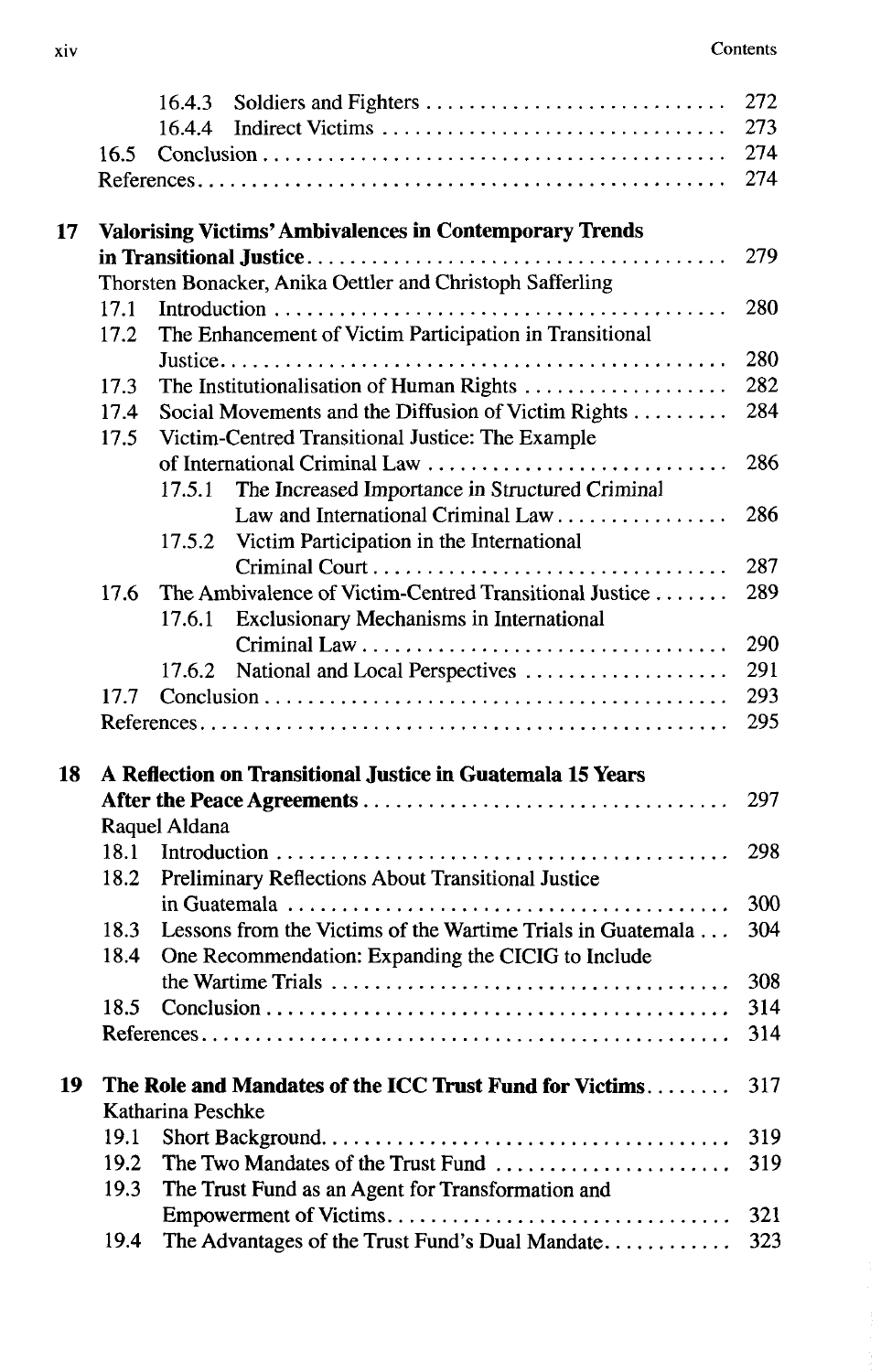| 19.5 An Outlook to Future Developments: Challenges |  |
|----------------------------------------------------|--|
|                                                    |  |
|                                                    |  |
|                                                    |  |

## **Part V The Role of Civil Society Actors**

| 20 | <b>From Victimhood to Political Protagonism: Victim Groups</b><br>and Associations in the Process of Dealing with a |                     |                                                             |     |  |  |
|----|---------------------------------------------------------------------------------------------------------------------|---------------------|-------------------------------------------------------------|-----|--|--|
|    |                                                                                                                     |                     |                                                             |     |  |  |
|    |                                                                                                                     | Veit Strassner      |                                                             | 331 |  |  |
|    | 20.1                                                                                                                |                     |                                                             | 331 |  |  |
|    | 20.2                                                                                                                |                     | Victims and Victim Groups: A Typology                       | 333 |  |  |
|    | 20.3                                                                                                                |                     | Victims Organisations: Crucial Actors in a Difficult Policy | 336 |  |  |
|    |                                                                                                                     | 20.3.1              | Coming to Terms with the Past: A Dangerous Policy           | 336 |  |  |
|    |                                                                                                                     | 20.3.2              | The Arrangement of Actors                                   | 337 |  |  |
|    |                                                                                                                     | 20.3.3              | Victims Organisations and Agenda-Setting                    | 338 |  |  |
|    |                                                                                                                     | 20.3.4              | Victim Groups: Dynamic Actors in a Changing                 |     |  |  |
|    |                                                                                                                     |                     |                                                             | 339 |  |  |
|    |                                                                                                                     |                     | The Victims Organisations as Crucial Actors                 | 341 |  |  |
|    |                                                                                                                     | 20.3.5              |                                                             |     |  |  |
|    | 20.4                                                                                                                |                     | The Existence of Victim Groups: A Necessary But Not         |     |  |  |
|    |                                                                                                                     |                     |                                                             | 341 |  |  |
|    | 20.5                                                                                                                |                     |                                                             | 342 |  |  |
|    | 20.6                                                                                                                |                     | The Tragic Role of the Victim Groups                        | 343 |  |  |
|    |                                                                                                                     |                     |                                                             | 343 |  |  |
| 21 | The Role of Cambodian Civil Society in the Victim                                                                   |                     |                                                             |     |  |  |
|    |                                                                                                                     |                     | <b>Participation Scheme of the Extraordinary Chambers</b>   |     |  |  |
|    |                                                                                                                     |                     |                                                             | 345 |  |  |
|    |                                                                                                                     | Christoph Sperfeldt |                                                             |     |  |  |
|    | 21.1                                                                                                                |                     |                                                             | 345 |  |  |
|    | 21.2                                                                                                                |                     | The Roles of Civil Society in the ECCC's Victim             |     |  |  |
|    |                                                                                                                     |                     |                                                             | 347 |  |  |
|    |                                                                                                                     | 21.2.1              | The Messengers: Outreach                                    | 348 |  |  |
|    |                                                                                                                     | 21.2.2              | The Middlemen: Intermediary Functions.                      | 350 |  |  |
|    |                                                                                                                     | 21.2.3              | The Providers: Victim Support Services                      | 352 |  |  |
|    |                                                                                                                     | 21.2.4              | The Benefactors: Restorative Justice and Collective         |     |  |  |
|    |                                                                                                                     |                     |                                                             | 353 |  |  |
|    |                                                                                                                     | 21.2.5              | The Watchdogs: Monitoring and Advocacy                      | 354 |  |  |
|    | 21.3                                                                                                                |                     | The ECCC, Survivors and Civil Society                       | 355 |  |  |
|    |                                                                                                                     | 21.3.1              | Case 001: Extensive Support by Cambodian NGOs               | 356 |  |  |
|    |                                                                                                                     | 21.3.2              | Case 002: Reaching the Limits                               | 358 |  |  |
|    |                                                                                                                     | 21.3.3              | Coordination and Collaboration Between the ECCC             |     |  |  |
|    |                                                                                                                     |                     |                                                             | 361 |  |  |
|    |                                                                                                                     |                     | and Civil Society                                           |     |  |  |